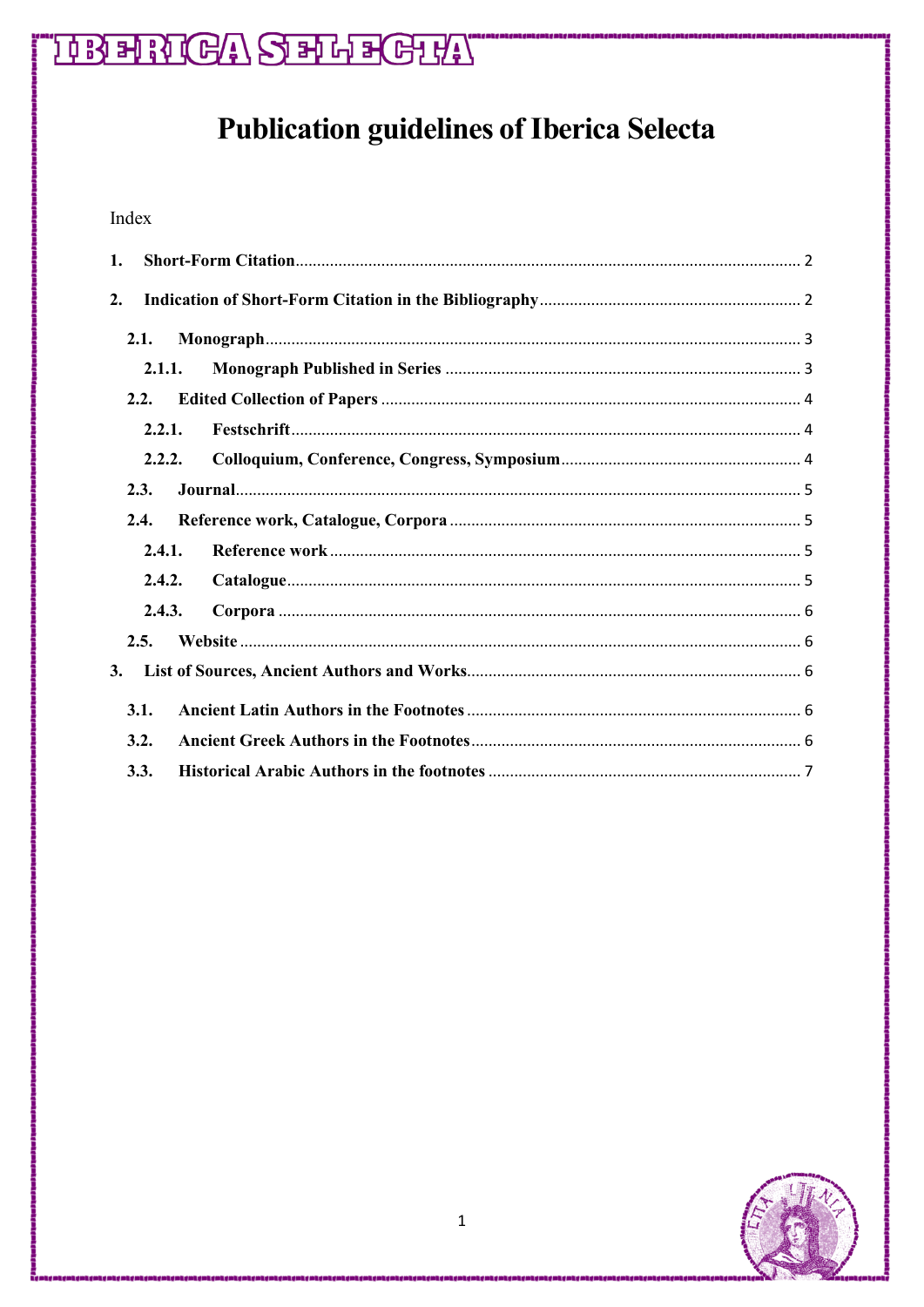# **IBBERGA SERFERE**

# **1. Short-Form Citation**

The references in the footnotes are indicated by short-form citation according to the ..authoryear system". Footnotes always begin with capital letters and are generally concluded with a **full stop.**

The form of the short-form citation is:

author's surname\* year of publication, page citation\*\* (if applicable reference to illustration(s) and/or plate(s))

example: Salvini 1995, 175 Abb. 13.

## **\* Two or more Authors/Publications**

- two authors (surnames only) are separated by a dash: Ziegenaus – de Luca 1968, 10f.
- if there are more than two authors, only the first is named with et al. appended: Lichardus et al. 2000, 85–97.
- several publications by one author with the same year of publication are differentiated by adding small letters after the year: Kossack 1987a, 110; Kossack 1987b, 203.

## **\*\* Page Citation**

- two consecutive pages are indicated by the page number and "f.": 122f.
- for more than two consecutive pages please give the first and last pages, linked by a dash without spaces (Don't use ff.): 122–132.
- single non-consecutive pages will separate by a full stop followed by a blank space: 14. 19. 34– 36.
- References to illustrations and/or plates are inserted after the page references according to the same principle: 14 Abb. 12. 19 Taf. 2. 34–36 Abb. 7–10.
- for Latin page numbers add a p./pp. beforehand: p. IX.

#### **Citation sequence**

• several citations of publications are separated by a semicolon: Kossack 1987b, 203; Lichardus et al. 2000, 85–97.

The short-form citations are replaced by complete bibliographical references in a bibliography containing only the literature used in the footnotes.

## <span id="page-1-0"></span>**2. Indication of Short-Form Citation in the Bibliography**

Expand the short-form citations in the bibliography as follows:

short-form citation: full bibliographical references

examples:

Filges 1997: A. Filges, Standbilder jugendlicher Göttinnen. Klassische und frühhellenistische Gewandstatuen mit Brustwulst und ihre kaiserzeitliche Rezeption, Arbeiten zur Archäologie 15 (Köln 1997)

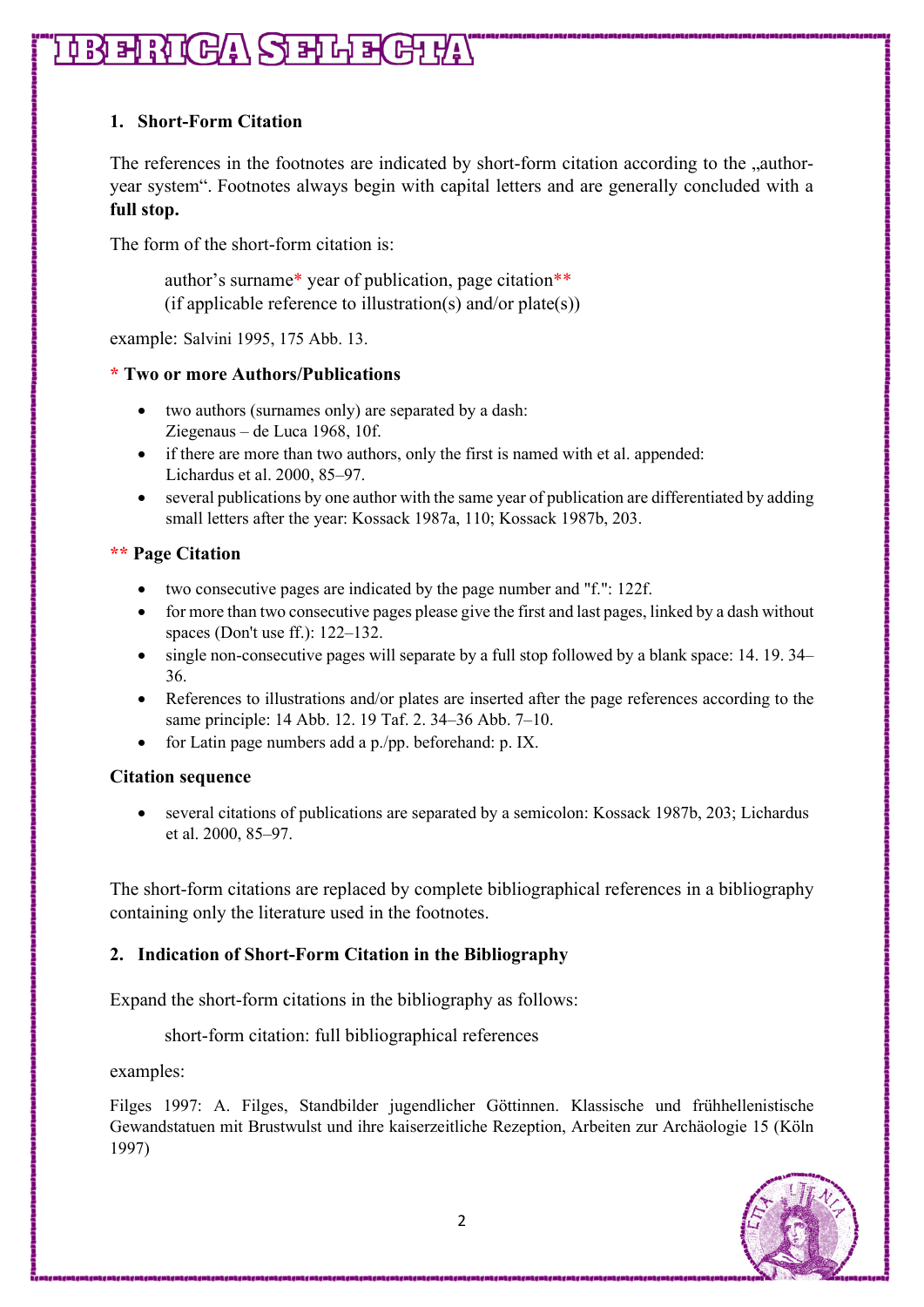# $\mathfrak{g}\mathop{{\rm Hom}}\nolimits\mathfrak{g}\mathfrak{g}\mathfrak{g}(\mathbb{G}/\mathfrak{g})\mathop{\rm Hom}\nolimits\mathfrak{g}\mathfrak{g}(\mathbb{G}/\mathfrak{g}/\mathfrak{g})$

Pohl – Diesenberger 2002: W. Pohl – M. Diesenberger (eds.), Integration und Herrschaft. Ethnische Identitäten und soziale Organisation im Frühmittelalter, Internationales Symposium der Forschungsstelle für Geschichte des Mittelalters der Österreichischen Akademie der Wissenschaften "Integration und Herrschaft" Wien 26.–28. März 1998, DenkschrWien 301 (Wien 2002)

The bibliographical references in the bibliography do not end with a full stop.

## <span id="page-2-0"></span>**2.1. Monograph**

name/s of the author/s<sup>\*</sup>, title. subtitle<sup>\*\* edition (from the second)</sup>(place and year of publication \*\*\*)

examples:

S. Loeschcke, Lampen aus Vindonissa. Ein Beitrag zur Geschichte von Vindonissa und des antiken Beleuchtungswesens (Zürich 1919)

P. Zanker, Augustus und die Macht der Bilder <sup>4</sup>(München 2003)

\* First names of authors are abbreviated with initial.

Please list all authors and separate them with dashes (Don't use the abbreviation "et al.").

\*\* Volume number: For monographs, volume numbers are given in Roman numerals and subdivisions in Arabic numerals:

C. Bosch, Die kleinasiatischen Münzen der römischen Kaiserzeit II 1,1 (Stuttgart 1935)

\*\*\*

- The place of publication is given in the language of the work in which the citation appears.
- If there are several places of publication, only the first one is stated.
- The place and year of publication of reprints are delimited from those of the original by a semicolon and the addition "Repr.":

<span id="page-2-1"></span>A. Harnack, Militia Christi. Die christliche Religion und der Soldatenstand in den ersten drei Jahrhunderten (Tübingen 1905; Repr. Darmstadt 1963)

## **2.1.1. Monograph Published in Series**

The title (possibly an abbreviation) of the series is separated from the book title by a comma. The volume number of the series is always given in Arabic numerals.

name/s of the author/s, title. subtitle, title or abbreviation of the series + volume number edition number(place and year of publication)

examples:

L. Sassmannshausen, Beiträge zur Verwaltung und Gesellschaft Babyloniens in der Kassitenzeit, BaF 21 (Mainz 2001)

E.W. Black, The Roman Villas of South-East England, BAR 171 (Oxford 1987)

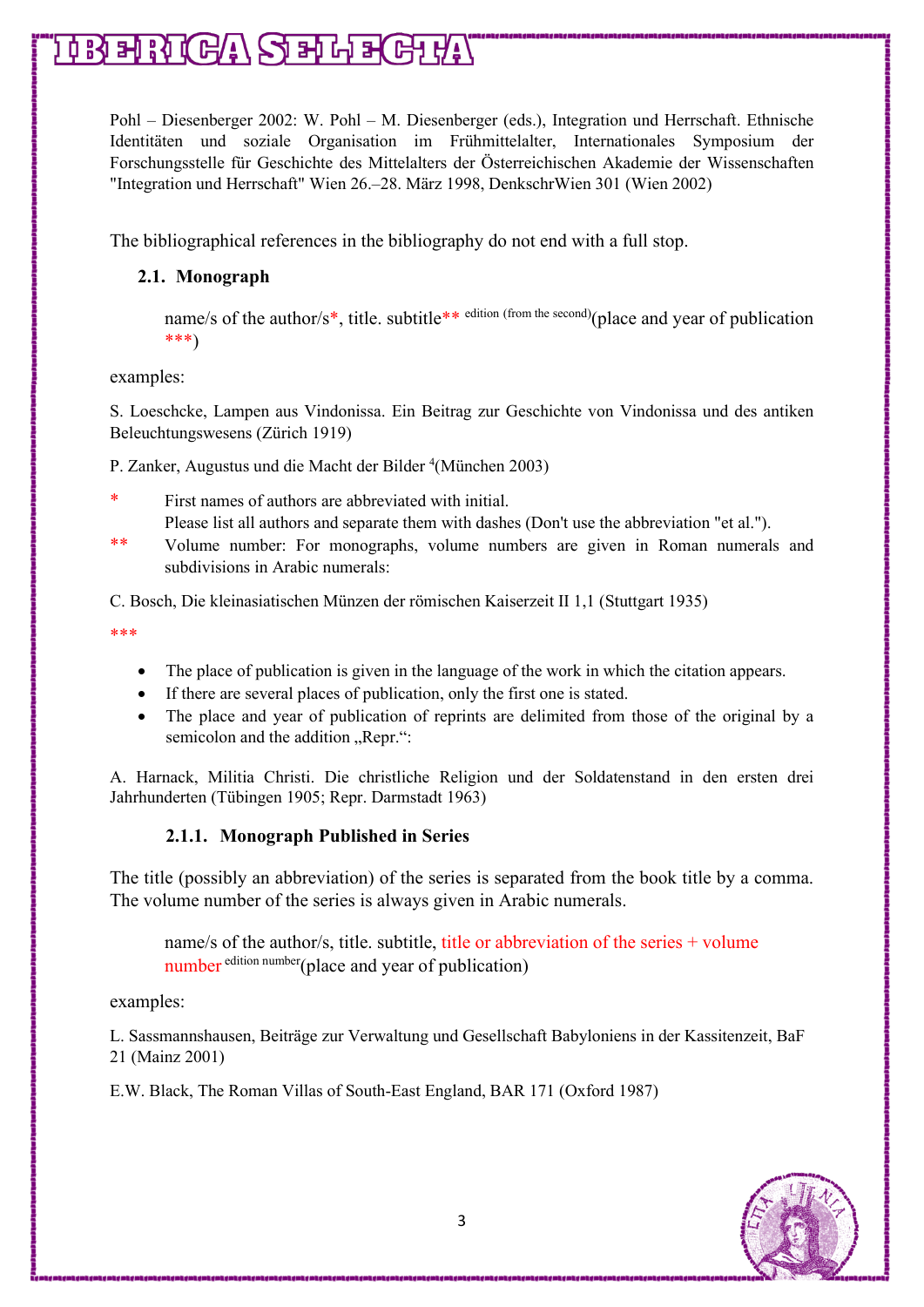# $\mathfrak{g}\mathop{{\rm Hom}}\nolimits\mathfrak{g}\mathfrak{g}\mathfrak{g}(\mathbb{G}/\mathfrak{g})\mathop{\rm Hom}\nolimits\mathfrak{g}\mathfrak{g}(\mathbb{G}/\mathfrak{g}/\mathfrak{g})$

# <span id="page-3-0"></span>**2.2. Edited Collection of Papers**

name/s of the author/s, title. subtitle, in: name/s of the editor/s (ed/eds.), title of the collection. subtitle of the collection \* (place and year of publication) page citation of the article\*\*

- \* if applicable, series title and number separated by a comma from the subtitle of the collection
- \*\* If you want to cite the entire work and not just an article it contains, start from the editor's name(s).

### example:

<span id="page-3-1"></span>J. Whitley, Protoattic Pottery. A Contextual Approach, in: I. Morris (ed.), Classical Greece. Ancient Histories and Modern Archaeologies, New Directions in Archaeology (Cambridge 1994) 51–70

## **2.2.1. Festschrift**

name/s of the author/s, title. subtitle, in: name/s of the editor/s (ed/eds.), title of the festschrift. subtitle, the word "Festschrift" + full name of the dedicatee \* (place and year of publication) page citation of the article \*\*

- \* If it is not clear from the main title that the work is a festschrift, it should be designated as such with the full name of the dedicatee. Subtitles or explanatory details such as "on his/her 65th birthday" are omitted.
- \*\* If you want to cite the entire work and not just an article it contains, start from the editor's name(s).

example:

<span id="page-3-2"></span>U. Hausmann, Akropolisscherben und Eurymedonkämpfe, in: K. Schauenburg (ed.), Charites. Studien zur Altertumswissenschaft. Festschrift Ernst Langlotz (Bonn 1957) 144–151

# **2.2.2. Colloquium, Conference, Congress, Symposium**

name/s of the author/s, title. subtitle, in: name/s of the editor/s (ed/eds.), title of the congress volume\*. subtitle, title of the event, place and date\* (place and year of publication) page citation of the article \*\*

- \* conference, colloquium, symposium, etc.
- \*\* If you want to cite the entire work and not just an article it contains, start from the editor's name(s).

#### examples:

C.C. Mattusch, The Earliest Greek Bronze Statues and the Lost Wax Process, in: K. Gschwantler – A. Bernhard-Walcher (eds.), Griechische und römische Statuetten und Großbronzen. Akten der 9. Internationalen Tagung über antike Bronzen Wien 21.–25. April 1986 (Wien 1988) 191–195

E. Feucht, Fragen an TT 259, in: J. Assmann – E. Dziobek – H. Guksch – F. Kampp (eds.), Thebanische Beamtennekropolen. Neue Perspektiven archäologischer Forschung, Internationales Symposion Heidelberg 9.–13. Juni 1993, Studien zur Archäologie und Geschichte Altägyptens 12 (Heidelberg 1995) 55–61

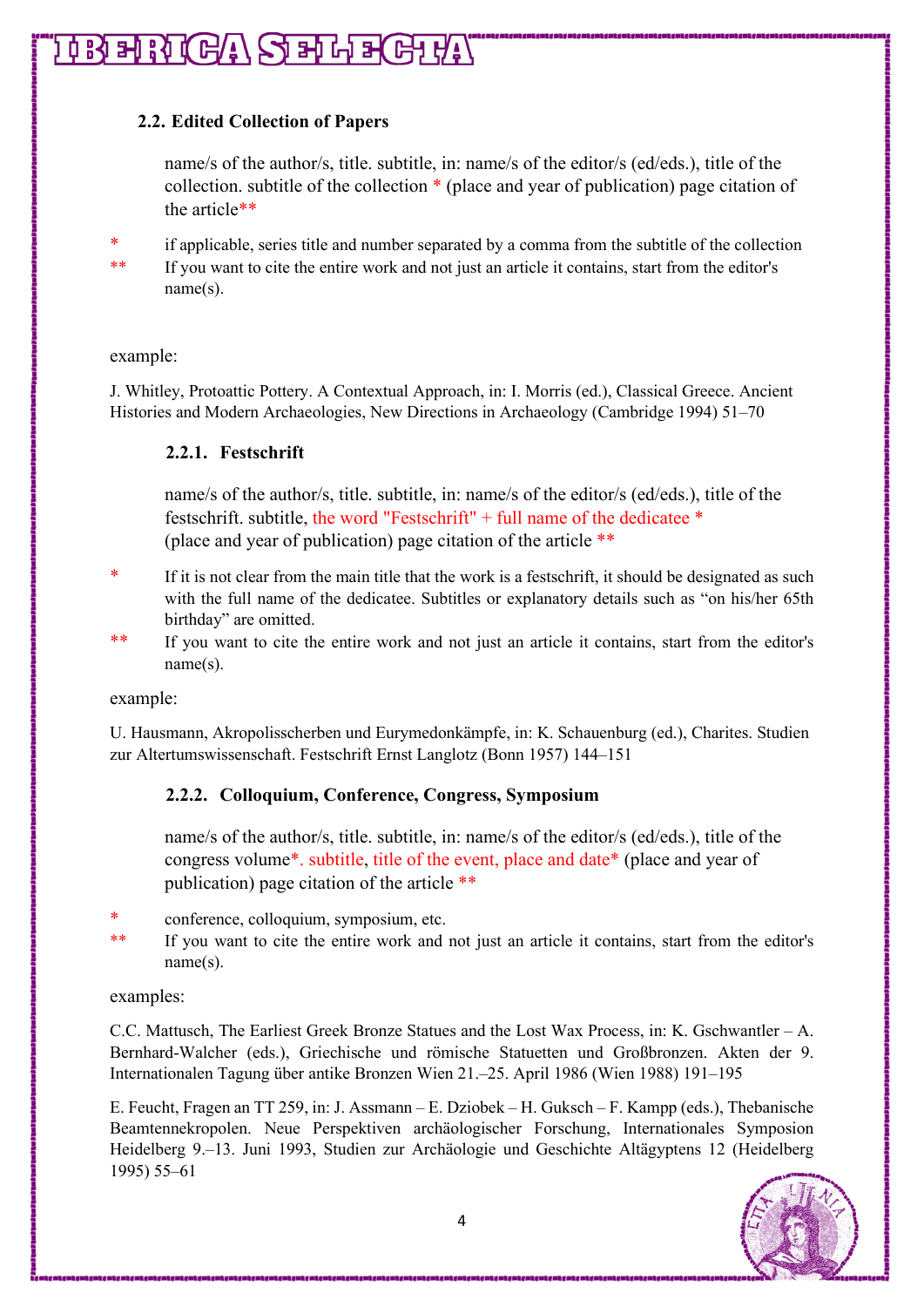# **TRERIGA SELFIGHT**

# <span id="page-4-0"></span>**2.3. Journal**

name/s of the author/s, title, journal's title or abbreviation + volume number\*, year of publication, page citation of the article

For the abbreviations of journal titles, please use the list of abbreviations of the Iberica Selecta (according to DAI 04.2014).

examples:

P. Larsen, Zu den Techniken der Herstellung vorderasiatischer Rollsiegel, BaM 30, 1999, 21–100

D. Hertel, Caligula-Bildnisse vom Typus Fasanerie in Spanien. Ein archäologischer Beitrag zur Geschichte des Kaisers Caius, MM 23, 1982, 258–295

# <span id="page-4-2"></span><span id="page-4-1"></span>**2.4. Reference work, Catalogue, Corpora 2.4.1. Reference work**

Common reference works can be indicated directly in the footnote or also with a short-form citation according to the "author-year system".

reference work + volume number (year of publication) page/column number s. v.\* headword (name/s of the author/s)

s. v. (*sub voce* = under the headword)

examples:

RE I A 2 (1920) 1757 s. v. Saii (J.P. Keune)

DNP III (1997) 218f. s. v. Crematio (G. Schiemann)

<span id="page-4-3"></span>Lexikon des Mittelalters 3 (2000) 365 s. v. Cucufas (Á. Fábrega-Grau)

# **2.4.2. Catalogue 2.4.2.1. Inventory Catalogues**

name/s of the author/s in: Same information as for the monograph.

example:

K. Parlasca in: Helbig III 4 (Tübingen 1969) 98f. Nr. 2176

## **2.4.2.2. Exhibition Catalogues**

name/s of the editor/s (ed/eds.), title. subtitle. the term "exhibition catalogue" + location of the exhibition<sup>\*</sup> (place and year of publication)

all other information (e.g. exhibition dates) is omitted

example:

H.G. Horn – Ch.B. Rüger (eds.), Die Numider. Reiter und Könige nördlich der Sahara. Exhibition catalogue Bonn, Kunst und Altertum am Rhein 96 (Köln 1979)

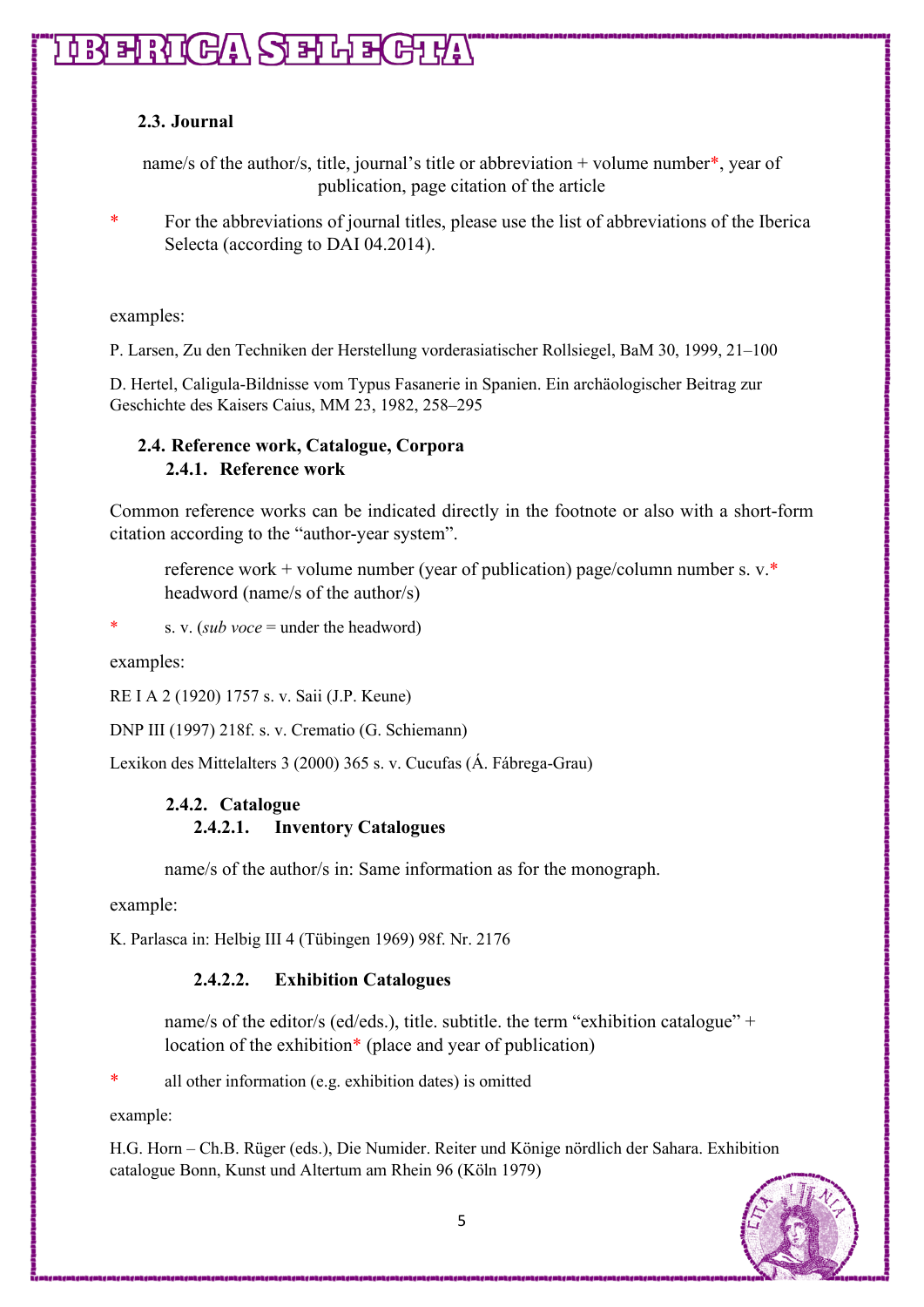# 1033月20日八〇五中国

## **2.4.3. Corpora**

<span id="page-5-0"></span>For citations of corpora of inscriptions, coins, etc. the conventions customary for the given field are adopted.

Corpora + volume number page/column number

examples:

CSIR Deutschland II 1 Nr. 10 Taf. 25

IG II/III² 786

SEG 24, 138

SNG München 707–710

## <span id="page-5-1"></span>**2.5. Website**

Name of author/institution, title, if applicable journal, year of publication, page numbers <complete and concrete URL address > (Date of last access)

examples:

J. Seeher, Die Entdeckung und Ausgrabung von Hattuscha/Boğazköy, <http://www.hattuscha.de/Deutsch/entdeckungsgesch.htm> (27.03.2014)

A. Kirichenko, Hymnus invicto: The Structure of Mithraic Cult Images with Multiple Panels, GFA 8, 2005, 1–15, <http://gfa.gbv.de/dr,gfa,008,2005,a,01.pdf> (27.03.2014)

## <span id="page-5-2"></span>**3. List of Sources, Ancient Authors and Works**

Please create a list of sources. Proceed with the extension in the same way as with the bibliography, indicating the source edition and translations you are using.

## <span id="page-5-3"></span>**3.1. Ancient Latin Authors in the Footnotes**

Author in abbreviation \*. Work in abbreviation \*\*. Book, Chapter, Paragraph. \*\*\*

- \* The abbreviations are mandatory: DNP III (1997) p. XXXVI-XLIV and Thesaurus Linguae Latinae Index (1904)
- \*\* If you use a translation, the translator must be identified behind the short quote with the addition "Translation by  $+$  translators name".
- \*\*\* Roman numerals in the book, chapter and paragraph references should be avoided.

examples:

Cic. de orat. 2, 262.

Plin. nat. 33, 95–98.

Liv. 27, 22, 1–13 Translation by O. Güthling.

# <span id="page-5-4"></span>**3.2. Ancient Greek Authors in the Footnotes**

Greek authors are cited in the same way as the Latin authors.